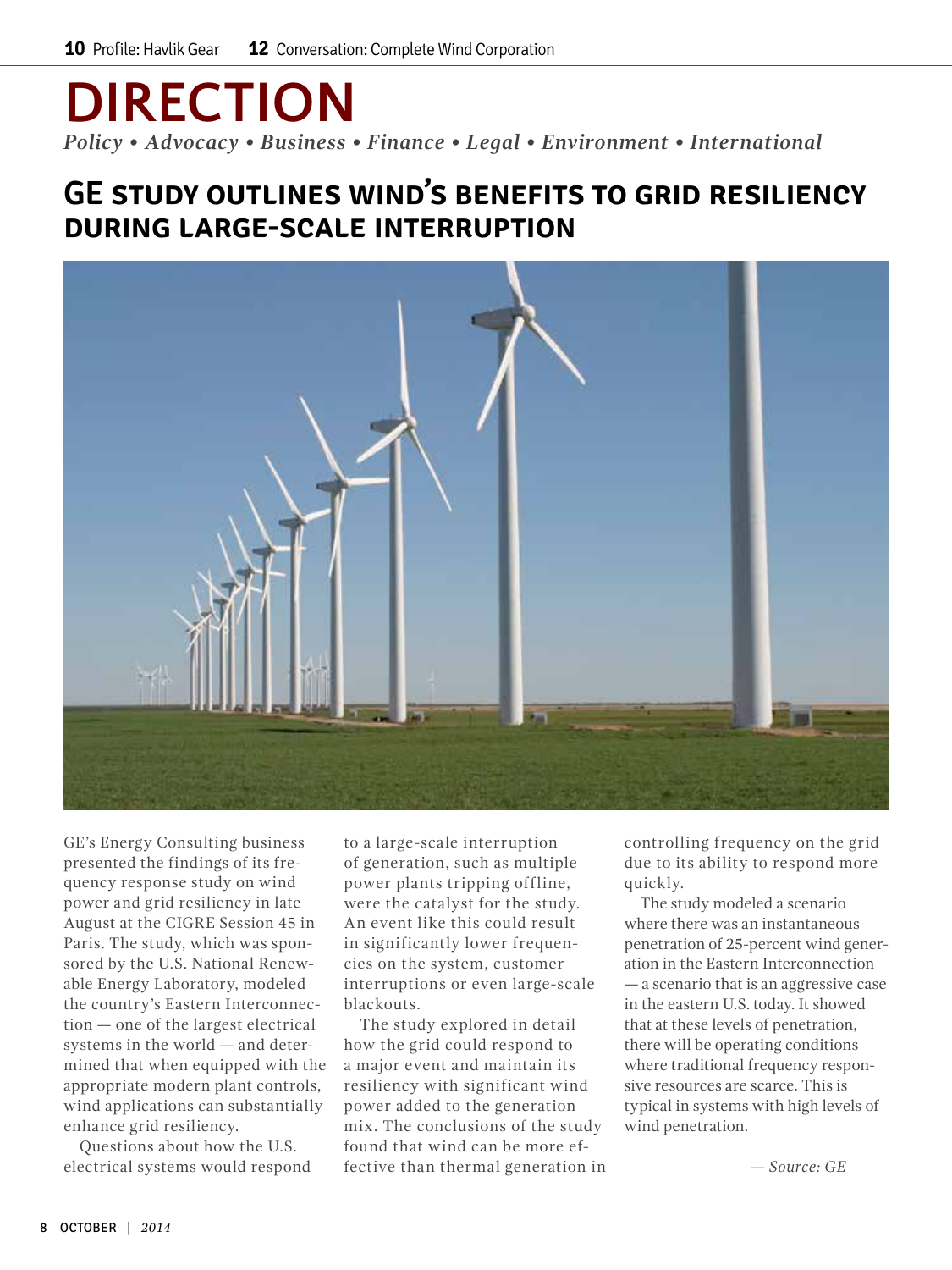### **Moventas plans wind service shop in Minnesota**

Moventas, a leading wind gear manufacturer and service provider, has confirmed plans to set up a wind gearbox service workshop in St Paul, Minnesota, answering the growing demand of expert wind drivetrain service in the area.

Moventas will expand its network of high quality wind gearbox services in North America by opening a service workshop in St Paul, Minnesota. The new workshop will be opening by February 2015.

Moventas already has several U.S. locations but is now investing in the Midwest, where many wind OEMs are located. The investment is part of Moventas' service stratagy, aiming to localize its operations and minimize OEM lifecycle costs. Moventas services its own brand as well as most gearbox brands in the market.

"With this investment, we will be able to serve our clientele with full capability … a full scale load testing facility, in this rapidly growing area," said Antti Turunen, SVP of Moventas Service. "This underscores our position as a leading wind industry service provider."

Moventas has a wind gearbox assembly facility and workshop in Portland, Oregon, a workshop and field team in Big Spring, Texas, a workshop and field team in Cambridge, Ontario in Canada and a 24/7 remote condition monitoring center in Chicago.

In addition to its workshop service capability, Moventas operates four custom-made Mobile Service Units across the country, carrying out cost efficient, extensive

up-tower repair and overhaul. The self-contained, climate-controlled mobile workshops are available for field work including full helical and planetary replacements with specially fabricated Moventas

tooling. One of the Mobile Service Units already operates within the Midwest region.

 *— Source: Moventas*

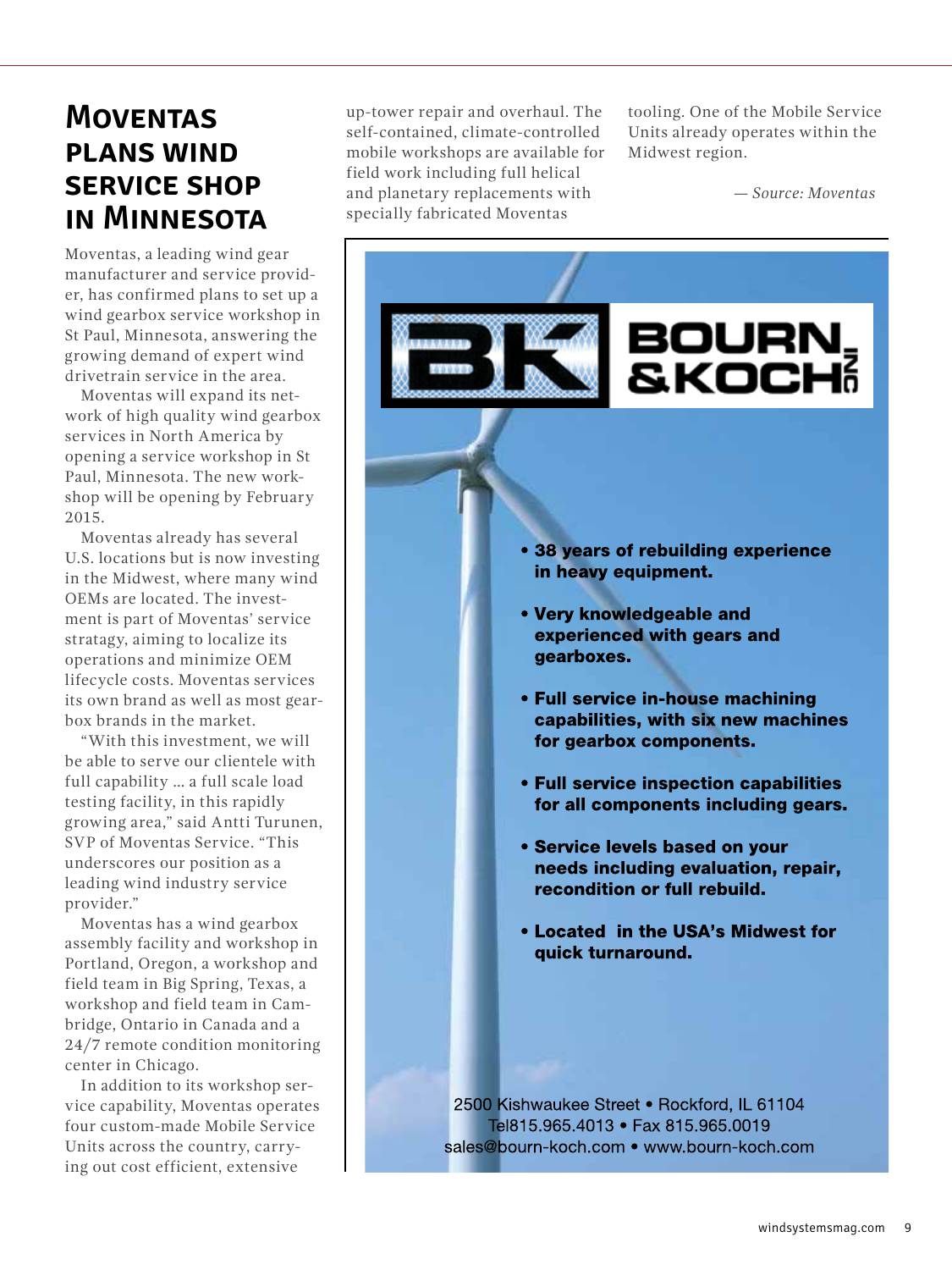## <span id="page-2-0"></span>**Profile DIRECTION**

## **Havlik Gear**

*Ontario company is poised to meet the drivetrain needs of the wind industry*

#### *By Rob Borrelli*

Havlik Gear in Cambridge, Ontario is one of several companies competing in the wind energy component market. During the early part of the new millennium, wind power has expanded all over North America, and in particular from a Canadian perspective, in Southern Ontario. In the past, the large gearing market had been dominated by mining and other industries that require large, heavy pitch gearing. With a recent expansion and acquisition of key pieces of equipment, the company is well-positioned in the wind energy market as a prime supplier of gearing and related products.

Gears used in wind power generation usually fall into two categories, namely speed-increaser gears for the actual power generation, and low-speed slewing gears for pitch and yaw mechanisms. From a design and manufacturing standpoint, there are some key differences and necessary considerations that apply to drivetrains used in wind power versus traditional applications. Most machinery operates either on or off, and the failure mode of the associated gearing is either surface failure or bending failure (crack propagation or severe overload). Drivetrains used in wind power generation see other stresses in addition to the ones listed above, one common example is from surface stress and/or particle transfer caused by small vibrations or motions introduced to the teeth while a turbine is stopped. During this condition, lubrication systems are not necessarily functioning and the lubricant's film strength is quickly broken down. These new scenarios are not yet quantified by existing de-



sign standards and are therefore left up to the designer and manufacturer to solve together depending on the individual case. Havlik has worked with several customers to achieve a high-quality product that meets all of the designer's requirements while staying within the customers' budget.

In Cambridge, Ontario, Havlik Gear operates two gear manufacturing facilities, each with unique capabilities. The newest location includes a large form gear grinder, namely a Niles ZP40. The Niles machine can grind

external gears up to four meters, and internal gears up to approximately 3.5 meters depending on the proportions of the cross section. Internal gear grinding is critical to the manufacturing of gears for the wind industry. The most highly scrutinized drivetrain component usually becomes the main internal ring gear or "annulus gear" used in the speed increaser gearbox. The annulus gear typically has high power capacity with slender cross sectional proportions due to size and weight restrictions. The result is a gear design that has absolutely no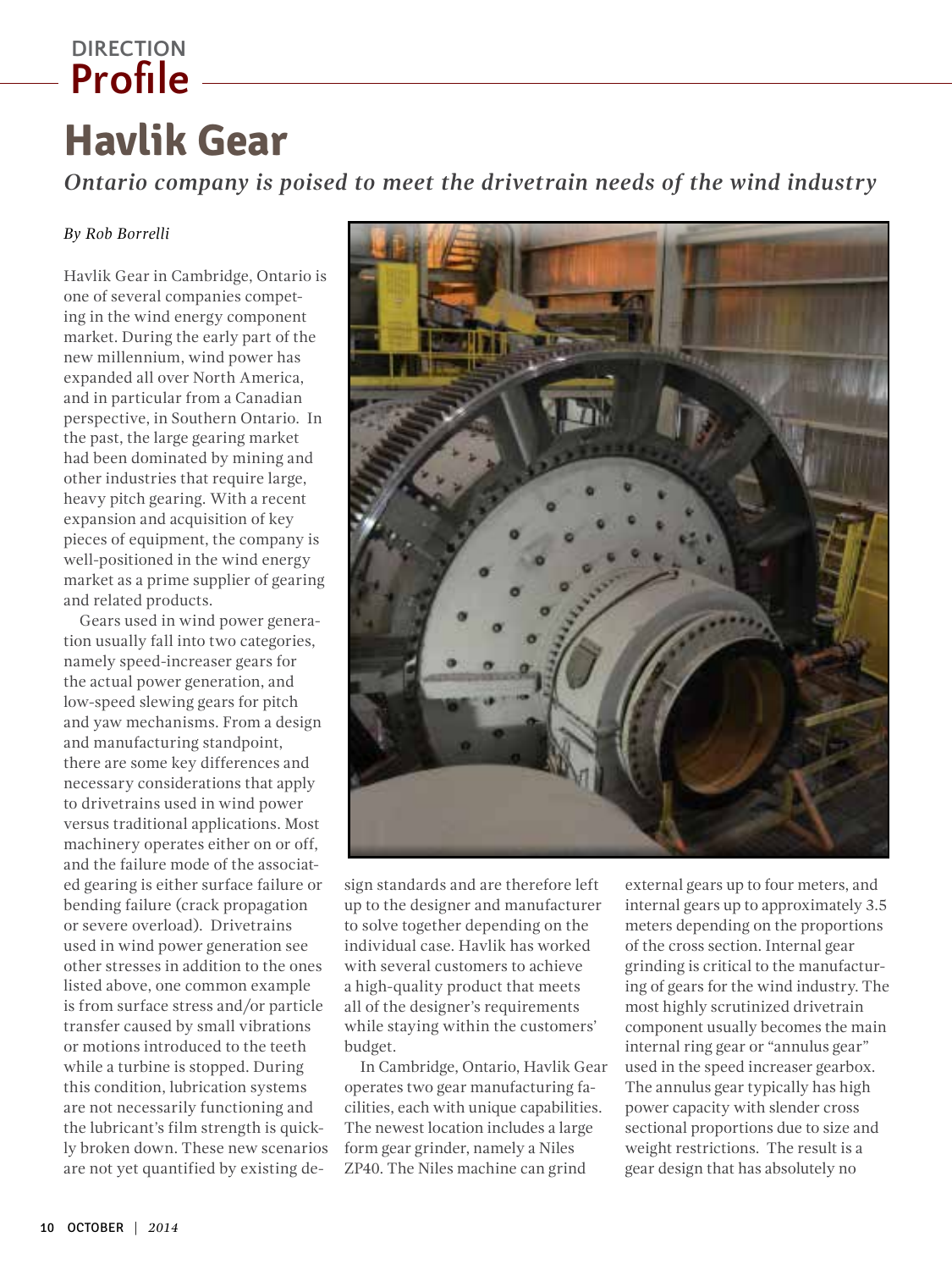room for imperfections, is made from the highest strength material, and is subjected to best heat treatments available. There is a laundry list of processes and inspections that need to occur before a gear blank can finally be ground to an impressive mirror finish and very high AGMA or DIN quality. On average for a typical case hardened ring gear produced by Havlik, there are several inspections that occur during the process. From the raw material stage there is tensile, chemical, ultrasonic, and hardness testing. After heat treatment there is complete microstructure analysis of the case and core along with destructive testing of coupons to determine exact effective depth of case. After final gear grinding it has become necessary to chemically etch sample numbers of gear teeth with the goal of identifying areas that have been overheated by the grinding operation. The etching is done as a precaution however with advancements in gear grinding technology both in operating principal and in availability of composite grinding wheels of more favorable composition the risk of overheating has greatly reduced from what it once was. The inspections listed are in addition to the standard dimensional and gear tooth geometry checks which are standard practice.

On the economic side of the equation, Havlik uses five-axis milling machines to rough cut gear teeth within one millimeter of finished size. Gear tooth profiles are accurately milled and therefore the finishing stock is very consistent which helps to avoid heavy and light areas of grinding which can cause many issues such as cracking or variations in surface hardness and/or depth. Five-axis milling has proven to be the greatest factor in the company's ability to compete and remain flexible in the wind power market. Havlik Gear can produce both prototypes and production parts for its customers in a cost effective way while meeting specific quality requirements. When requested, Havlik Gear is able to provide consulting services and guidance to its customers with respect to gear design or manufacturing. In several cases Havlik Gear has been presented with a concept or basic design and together with its customer developed that concept to a final product that is adequate for service, cost effective, and practical to manufacture.  $\lambda$ 



Co., Jesuien Fine Fruers use an intergrated pump to pump the contaminated of from the gearbox, purify it, and circulate it throughout the gearbox. Cleaner oil improves gearbox performance, prolongs oil, gear and bearing li

**CONDITION MONITORING SYSTEM GEAR FLUSHING UNITS OFFLINE FILTERS**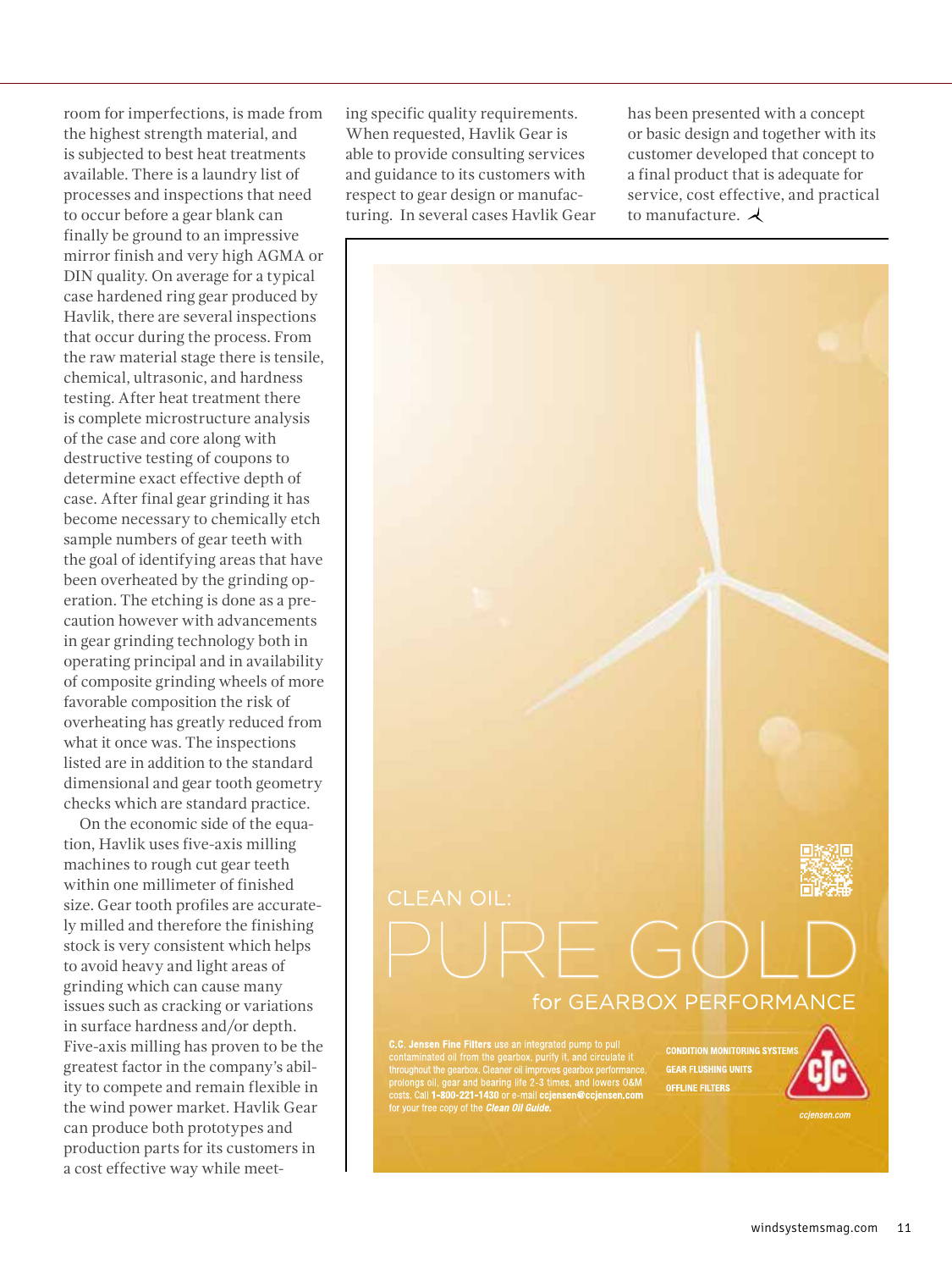## <span id="page-4-0"></span>**Conversation DIRECTION**

## **Mike Jeffrey**

President Complete Wind Corporation





**Could you tell us a little about the history of Complete Wind?**

Complete Wind Corporation is currently in its fifth year of business. The origins of the company's core management experience comes from 10-plus years of rotor blade manufacturing (600kW to 1.5MW), before it transitioned to rotor blade maintenance, inspection, and repair. CWC provides its services to wind farm owners and operators.

#### **Geographically speaking, what is Complete Wind's service area?**

CWC is incorporated in both Canada and the United States; employing citizens in their respective countries while allowing our customers operating assets in both countries consistent services.

#### **What is the most pressing issue pertaining to blade maintenance today?**

Awareness. The CWC wind industry experience has been that the trends of rotor blade maintenance fall under reactionary measures, rather than preventative. Increasing rotor blade

inspection scope and developing a regular inspection frequency platform will allow owners and operators to identify rotor blades issues and schedule repairs as a part of a preventative maintenance program, thus managing greater control of repair expenses. Unfortunately, it has been the experience of CWC that there is little budget set aside for rotor blade maintenance at the planning stage of a wind farm. Thus, owners and operators find themselves in an undesirable position when it comes to paying for blade repairs and maintenance.

#### **How are emerging technologies changing the way maintenance is performed on blades and other components? How do you adapt to those changes?**

The larger rotors and material composition selection, such as carbon fiber, are creating challenges for inspection and repair and how it is performed. Effective data base management of the inspection findings has been aiding CWC to cope with the increase in rotor blade sizes. Drone inspection methods are supplying cost effective inspection alternatives. Also, advances in NDT technology will eventually provide the means to look for anomalies not visible to the naked eye, but there is no substitute for a hands on inspection when a potentially serious issue is found.

#### **Looking forward, what are your expectations for blade maintenance needs?**

As the industry matures, I expect there to be more emphasis placed on preventative blade maintenance as the costs associated with reactionary maintenance cannot be controlled or budgeted for. Many of the operators will increase the scope of their technicians to encompass blade inspections at the site level and employ third party companies, like CWC, as specialists to handle out-of-scope maintenance and repair of the composite rotor blades.

#### **Could you tell us a little about Complete Wind's inspection services, the need for inspection, and the benefits?**

At a wind farm, there are 3 basic rotor blade inspection scopes that CWC employs: Visual from-ground exterior; visual from-ground exterior and up-tower exterior; and visual fromground exterior and up-tower interior and exterior.

Aside from identifying early stage wear-and-tear items (e.g. leading edge erosion) and force majeure issues (such as lightning strike damage), the need for inspections early in the life of a rotor blade will identify manufacturing anomalies that could lead to costly repairs later in the service life. CWC's extensive experience has established that 75 percent of the blades inspected have such manufacturing anomalies.

Establishing an inspection program allows owners and operators the ability to plan maintenance and budget for repairs. Effective management of inspection findings keeps the maintenance in a preventative mode.

#### **What other services does Complete Wind provide to its clients within the industry?**

We perform rotor blade inspections, remediation, and composite repairs both on- and off-turbine. We also do quality audits of rotor blade manufacturing facilities, technical consulta